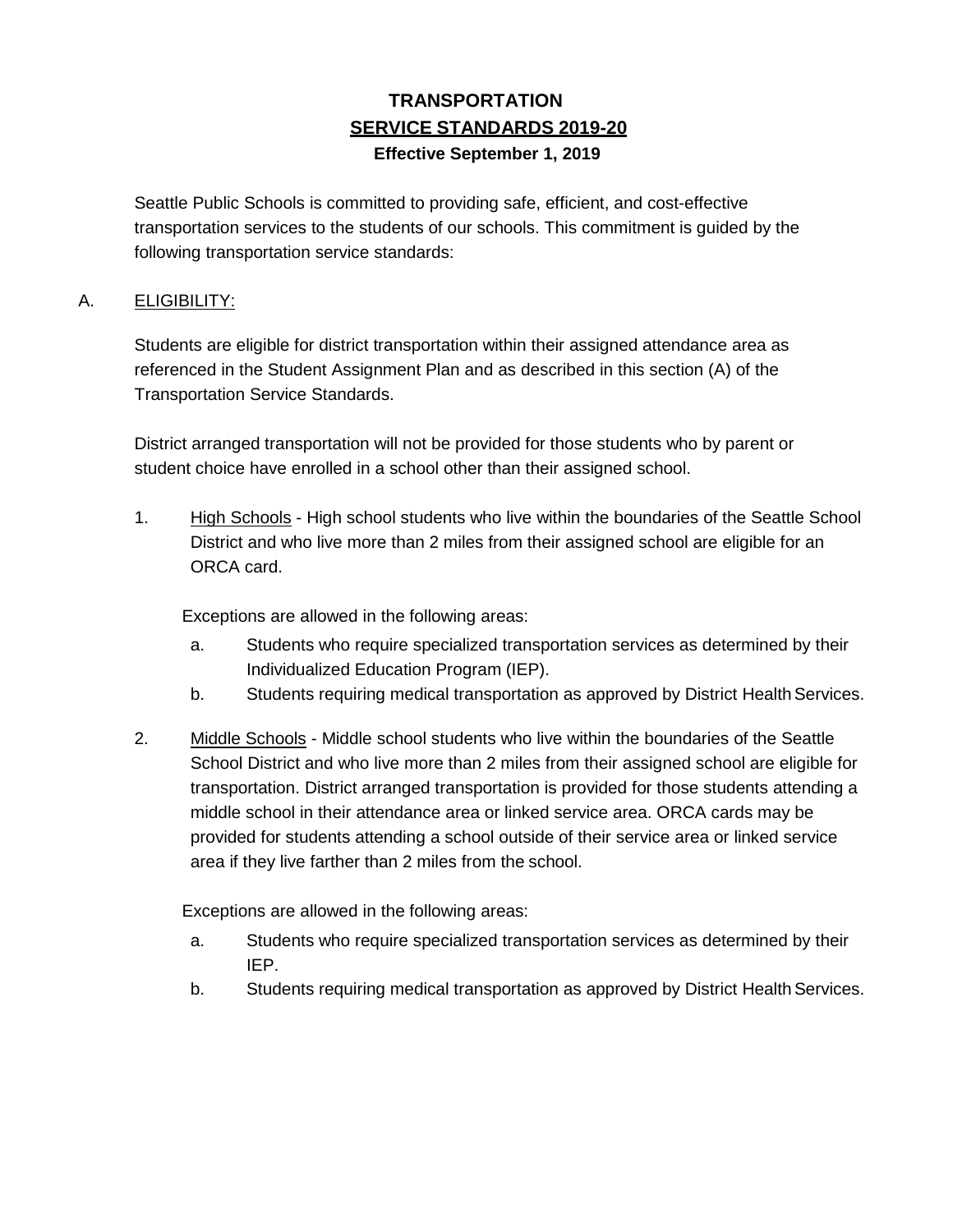3. Attendance Area Elementary / Attendance Area K-8 Schools - Elementary and K-8 students who live within the attendance area or linked attendance area boundaries and outside the designated walk boundaries are eligible for district arranged transportation. ORCA cards may be provided for attendance area K-8 school sixth through eighthgrade students who live within the boundaries of Seattle Public School District choosing a school outside of their attendance area if they live farther than 2 miles of the school.

Exceptions are allowed in the following areas:

- a. Students who require specialized transportation services as determined by their IEP.
- b. Students requiring medical transportation as approved by District Health Services.
- 4. Option Elementary / Option K-8 Schools Option School Elementary and K-8 students who live within the boundaries of their service area or linked service area and outside of the designated walk boundaries are eligible for transportation. District arranged transportation is provided for those students attending an elementary or K-8 Option School in their service area or linked service area. ORCA cards may be provided for sixth through eighth- grade students who live within the boundaries of Seattle School District choosing a school outside of their service area if they live farther than 2 miles of the school.

Exceptions are allowed in the following areas:

- a. Students who require specialized transportation services as determined by their IEP.
- b. Students requiring medical transportation as approved by District Health Services.

## B. BUS STOP LOCATION:

Assignment Criteria - Students will be assigned to bus stops within the following guidelines:

- 1. Bus stops will generally be located on arterial or primary residential streets.
- 2. Walking distance to bus stops will be 1 mile or less for middle/high school students where feasible.
- 3. Walking distance to bus stops will be 1 mile or less for elementary school students where feasible. Elementary students may cross identified intersections in the recommended walk maps created by the City of Seattle School Traffic Safety Committee and City of Seattle Transportation Department.

## C. BUS STOP MODIFICATION:

Requests for stop location changes may be submitted to the Transportation Office for review. Bus stops will be modified only under the following conditions: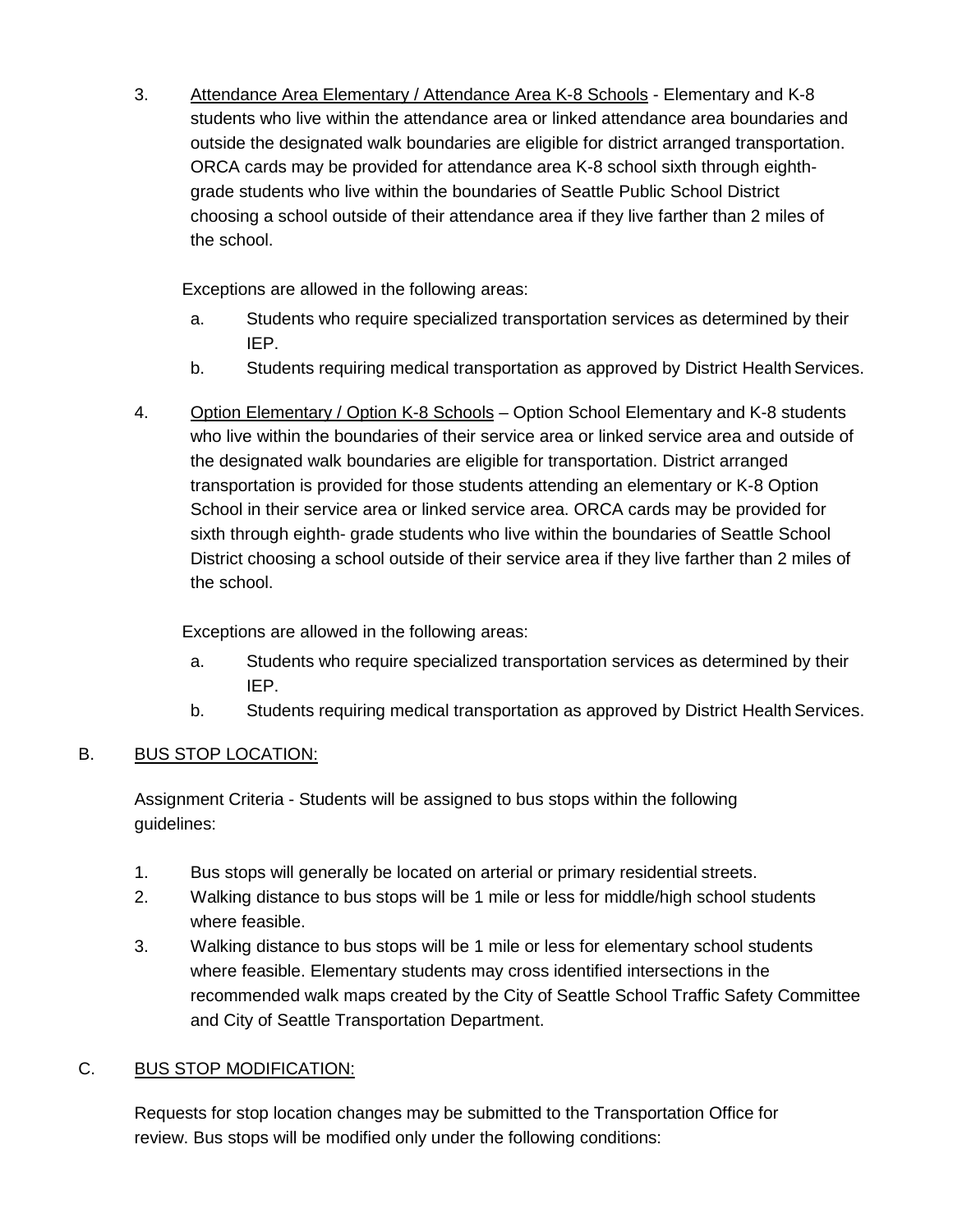- 1. Safety concern conditions at the established bus stop do not meet the bus stop selection criteria as defined by the district guidelines.Property owner complaint - upon receipt of a concern from a resident adjacent or close by an established bus stop, if after working with the students and schools associated with the bus stop the concern cannot be resolved, a relocation of the stop will be considered.
- 2. Students who do not use their assigned school bus may have their bus stop removed when doing so will result in a reduced operating cost. Prior to a bus stop being removed, parents/guardians will be advised. Parents/guardians will be able to request reinstatement at a later date. Service will be restored within 10 working days of the request.

#### D. ONE-WAY RIDE TIME:

Attendance Area Elementary and Attendance Area K-8 routes will be designed to operate with travel times of 45 minutes or less where feasible. All other routes will be designed to operate with travel times of 60 minutes or less where feasible. Ride time is defined as the time the first student boards the bus until the bus arrives at school in the morning, or the time the bus leaves the school until the last student is dropped off the bus in the evening.

#### E. SEATING ON BUSES:

A standard seat on a yellow bus is 39 inches wide. Students from kindergarten through fifth grade may sit three to a seat. Students from sixth through  $12<sup>th</sup>$  grade will sit two to a seat. No standees are permitted on school/charter buses.

#### F. BEFORE AND AFTER SCHOOL ACTIVITY BUSES:

Transportation for before school and after school activity programs for elementary and middle schools will be provided to schools and programs that have funding to cover the cost of the service. The following guidelines will apply:

- 1. Time requested does not conflict with regular to and from service.
- 2. Bus routes will be designed under the same service standards as to andfrom transportation.
- 3. Transportation service level will follow the IEP requirements for special education students.
- 4. Request for services or changes to services are made at least 10 working days prior to the effective date.

#### G. RECOMMENDED BUS ARRIVAL/DEPARTURE AND SCHOOL START/END TIME SCHEDULE:

The bus arrival/departure time window will be according to the attached Appendix B. The bus arrival and departure times may also be found on the District Transportation Department webpages at<https://www.seattleschools.org/departments/transportation>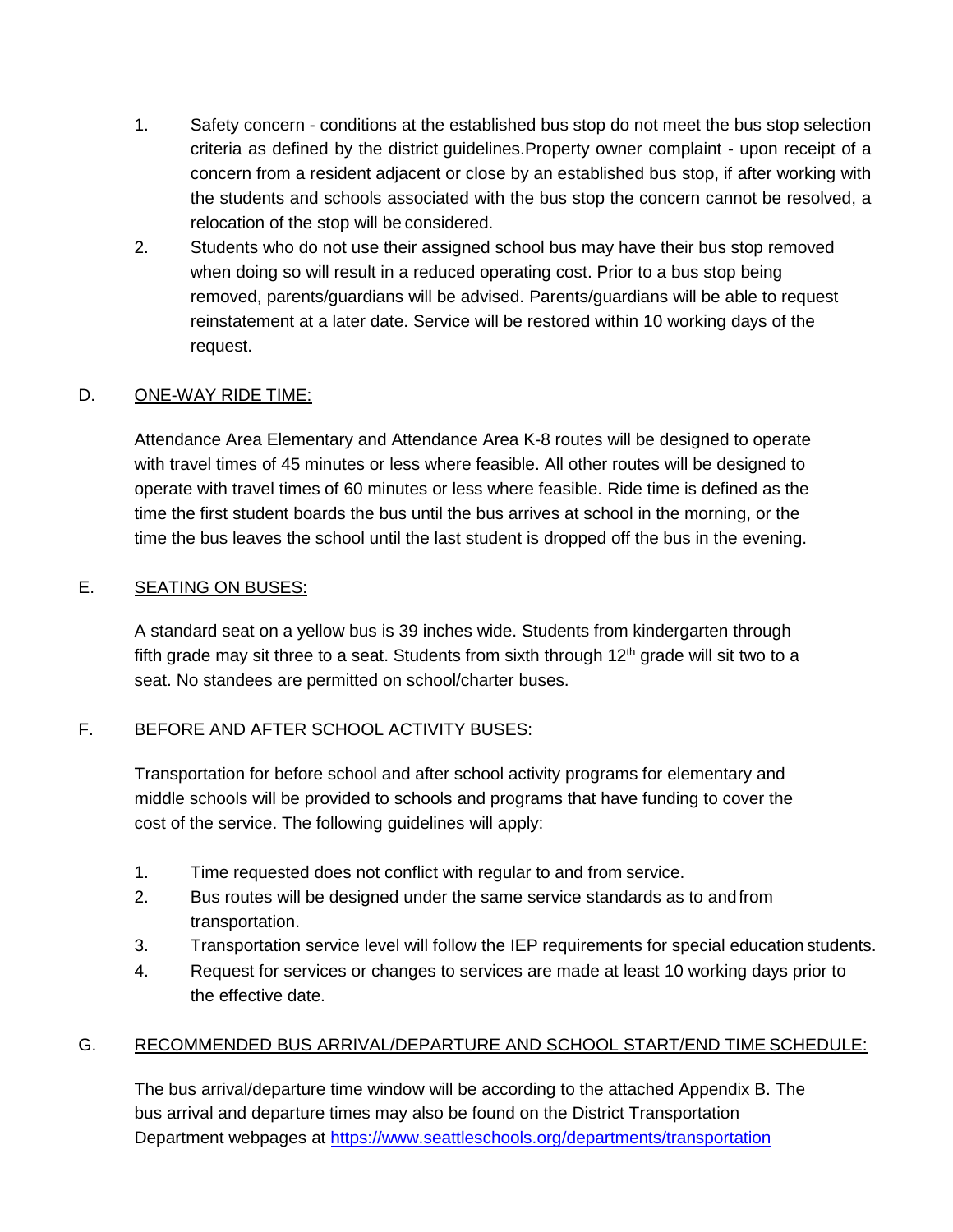Note: Per construction Master Use Permit, Denny International Middle School and Chief Sealth International High School must begin school a minimum of 30 minutes apart.

#### ARRIVAL AND DEPARTURE TIMES FOR SPECIAL EDUCATION STUDENTS

Bus arrival and departure times for special education students receiving transportation will be the same as general education students unless specified differently by the student's IEP or 504 (American With Disabilities Act) plan. Bus loading zones for special education buses may only be separate from general education buses when a legitimate, nondiscriminatory reason exists and is documented by student's IEP or 504 plan for the student's safety or as determined necessary to meet the individualized disability-related needs of the student.

#### H. ALTERNATE TRANSPORTATION SERVICE ADDRESS:

The assignment address is the default transportation service address. Alternate service addresses will be considered for feasibility for the following situations:

- Child care
- After school activity

The district will assign transportation from one address in the morning and one address in the evening, provided the addresses qualify under the eligibility criteria and are feasible. Transportation will be considered feasible when existing service is available, or a stop can be established without increasing time or cost. The district will assign transportation from (in the morning) or to (in the evening) a maximum of two separate, alternate addresses.

The provision of transportation service to/from an alternate address will be granted for the requested school year only. Parents/guardians must re-apply for consideration of continuation each year.

Schools may issue a temporary bus card to students who (with parent/guardian consent) wish to use an existing stop on an infrequent basis provided there is an existing stop within service assignment guidelines. Stops will not be added for this purpose.

Note: ORCA cards will not be provided for alternate service addresses.

#### I. NON-RESIDENT STUDENTS:

Non-resident students approved through the Seattle Public Schools Service Center to attend a Seattle Public School from an out-of-district address may be authorized districtprovided transportation under the following conditions: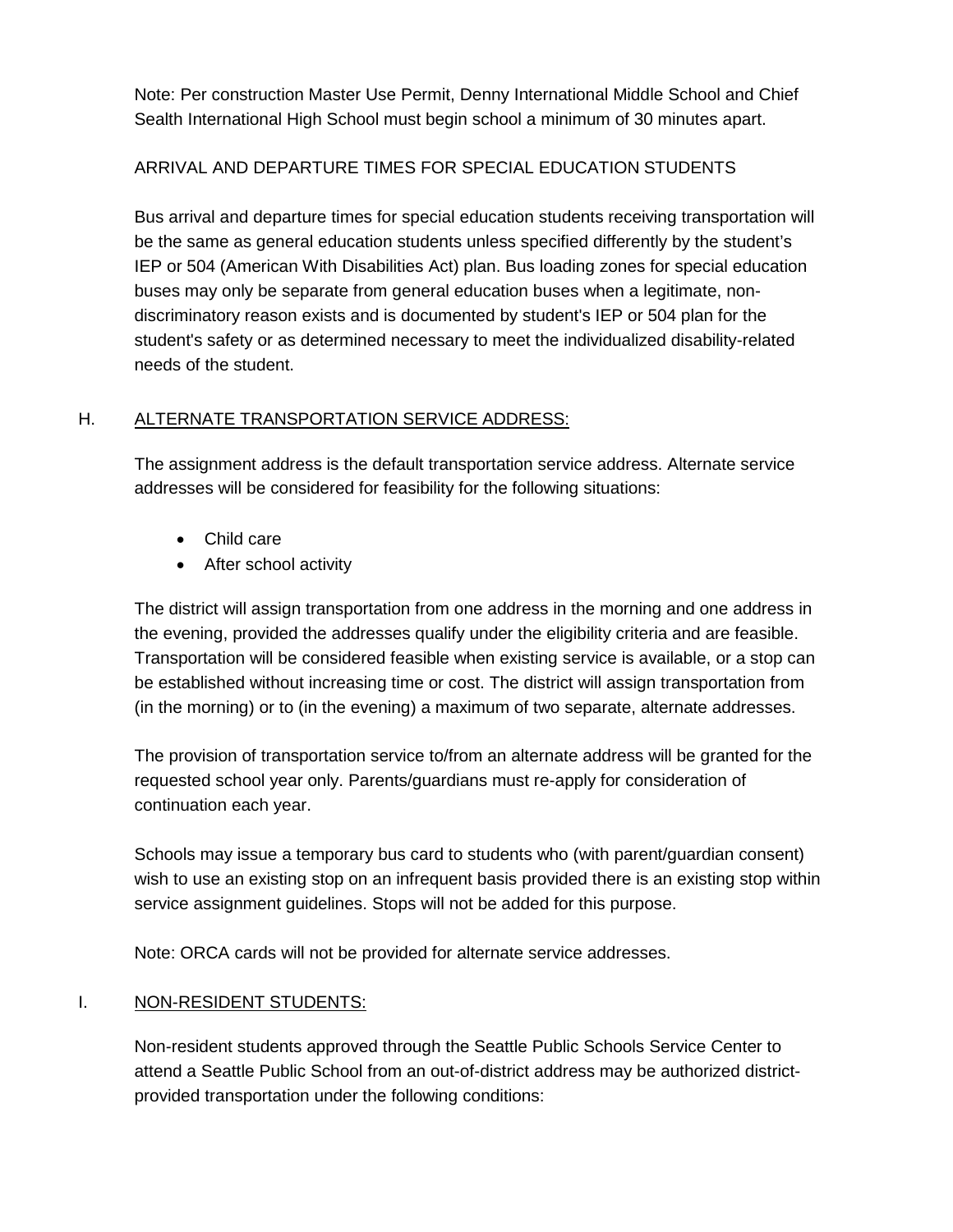1. High School and Middle School Students may utilize existing bus stops and routes serving their assigned school. It will be their responsibility to get to and from this existingservice.

### 2. Elementary / K-8 Students:

- a. The parent/guardian must provide the district with an alternate orchild care address to which they will transport the student and a contact person.
- b. The alternate or child care address provided must be within the Seattle School District and conform to the transportation or walk boundary eligibility for the student's school of attendance.
- c. The parent/guardian is responsible for transporting the student to the alternate or child care address.

Note: ORCA cards will not be provided for non-resident students.

#### J. SPACE AVAILABLE TRANSPORTATION:

The provision of space available transportation will be allowed under the following conditions:

- 1. The granting of space available will be at the discretion of the Transportation Specialists.
- 2. Space available may be considered when the following conditions are present:
	- a. Existing stops must be used.
	- b. Access to the stop must be in accordance with Bus Stop Location Transportation Service Standards as detailed above in B 1-3.
	- c. Space availability will be defined as five or more seats below the rated capacityof the bus assigned to the route in question after Oct. 1.
	- d. Granting of space available will not increase cost to the district. If service needs change during the school year, authorization may be rescinded.

## K. MINIMUM RIDERSHIP STANDARD FOR HIGH SCHOOLS:

Yellow school bus service will be provided to ninth through 12th grades only when there is a lack of Metro seat capacity. Generally, there must be a minimum of 20 or more student riders in a common service area, and it must be feasible to tie the route with a bus already in service.

Determination will be made based on student assignment data available to the Transportation Office on July 1. If actual ridership drops below the minimum in the current school year, this service may be rescinded after the following actions have occurred: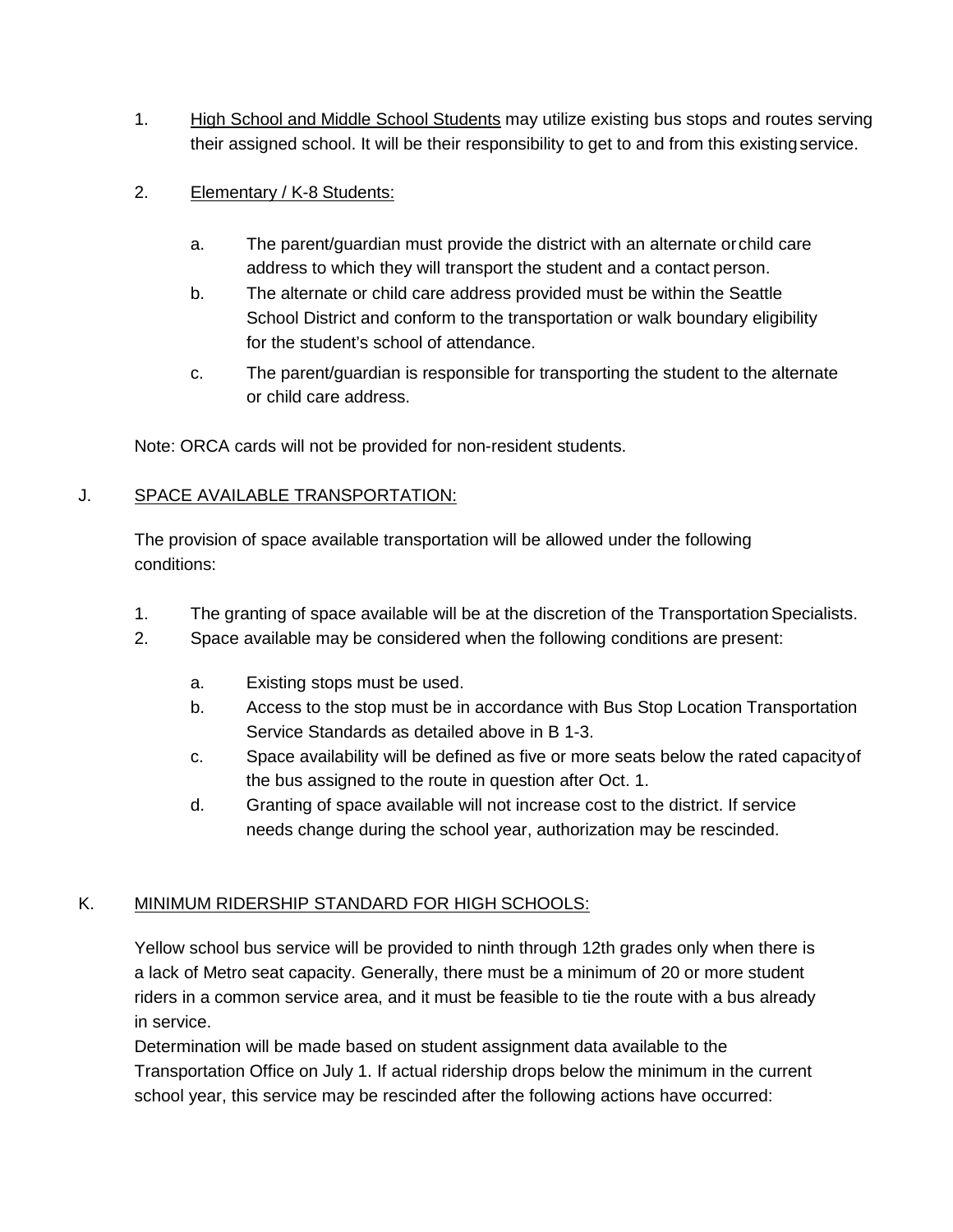- School administrator is notified
- Students/parents are notified

## L. TRANSPORTATION SERVICES FOR MCKINNEY-VENTO ELIGIBLE STUDENTS:

- 1. McKinney-Vento students with a service address within the district and attending a district school or program will be subject to the same eligibility distance standard as all other students attending the same school with the exceptions noted in Section A. (Eligibility).
	- a. Eligible middle and high school students will be subject to the same transportation service modes as other middle and high school students.
	- b. Eligible elementary (kindergarten through fifth grade) students will receive district provided transportation service. Parents/guardians of students assigned to taxicab service may request in-lieu compensation if they choose to drive their student(s).
- 2. McKinney-Vento students attending a school or program outside of the district from an address within the district or attending a school or program inside the district from an address outside of the district will be provided service to the school of origin.

The cost for this service is to be shared with the sending or receiving district. Since each circumstance will be unique and require some level of agreement with participants and other districts, the following guidelines will be followed in each case:

- a. Students in middle and high school will be assigned public transit service where feasible. Generally, feasibility will be interpreted to mean that public transit service is available within 1 mile of the site and the service address, one-way ride time is less than 90 minutes and transfers are three or less. In situations where public transit is not feasible, the most cost-effective choice of district arranged transportation service or in-lieu compensation will be utilized.
- b. Students in kindergarten through fifth grade will receive district arranged transportation service or the parent/guardian may receive in-lieu compensation.

## M. SAFE ROUTES TO SCHOOL/BIKING & WALKING STUDENT WELLNESS PLAN:

The District Transportation Department shall continue to work in partnership with the City of Seattle School Traffic Safety Committee for the purpose of improving traffic safety for all of Seattle's school children. Student health and wellness, in addition to reducing the district's carbon footprint, shall be encouraged through the following measures:

1. Adult crossing guard placement shall be reviewed to maximize all kindergarten through eighth grade recommended one-mile walk boundaries.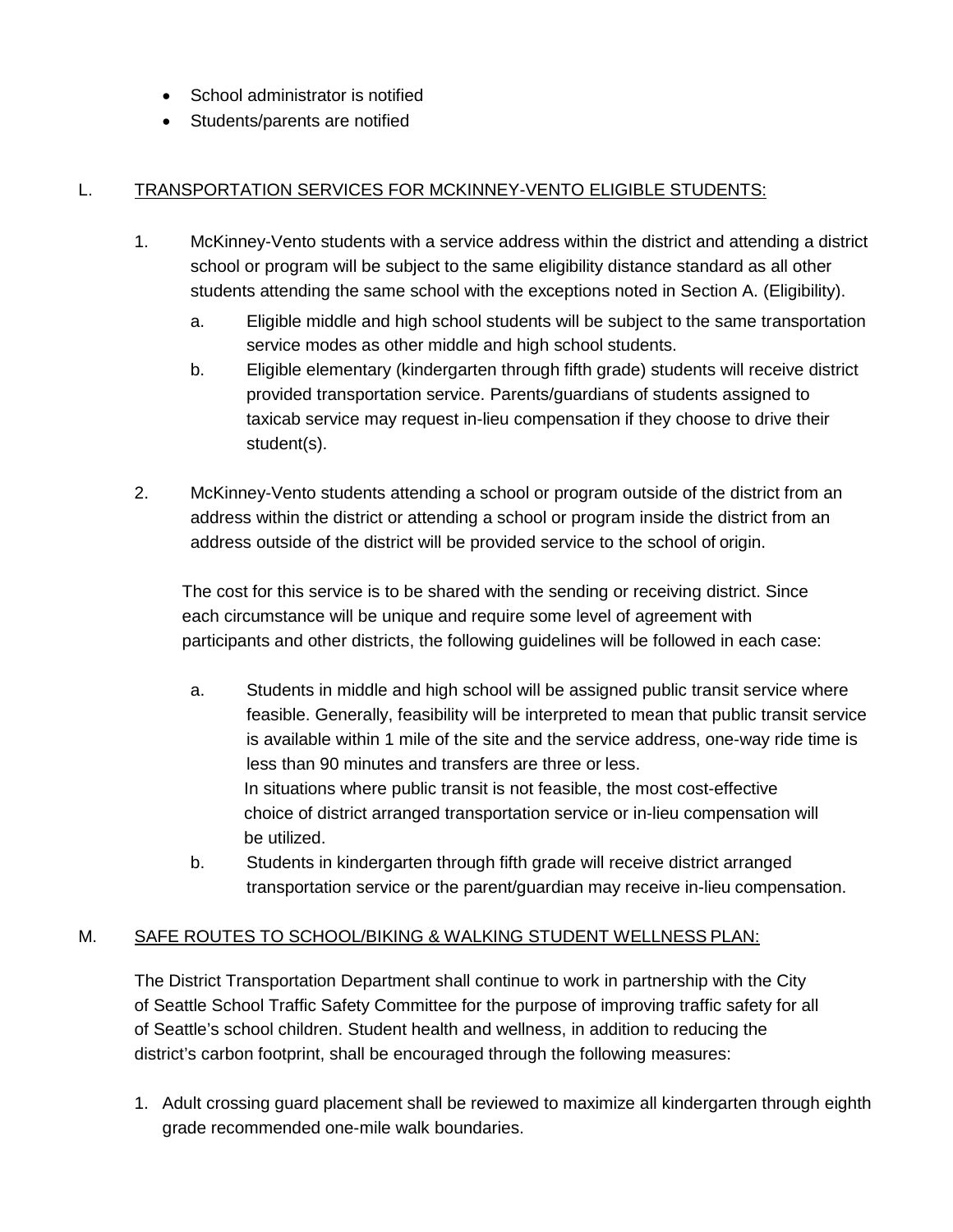- 2. Annual mode-choice counts (Using the Safe Routes to School Center mode choicesurvey) shall be conducted at each K-8 school during the first week of June.
- 3. In 2019-20, each elementary and K-8 school may operate a Walking School Bus that will be identified within the district's recommended walk maps. Walking School Bus routes shall be identified at all K-8 schools in partnership with the Transportation Department, City of Seattle Traffic Safety Committee and school principals.

### N. APPEALS

The Transportation Manager will review and approve all transportation staff assessments to deny a transportation request. The Transportation Manager will provide the parent/guardian with a written decision and notification of the parent/guardian's right to further appeal. A student's parent/guardian may further appeal the denied transportation requests by filing a written request for review to the district's Director of Logistics. The Director of Logistics will review the information provided by the parent/guardian and may interview district staff and/or review district records for information pertinent to making his/her determination. Within five school business days of receiving the request for review, the Director of Logistics will provide the parent/guardian with a written decision and notification of the parent/guardian's right to further appeal to the Chief Operations Officer, whose decision is final. All appeals must be in writing and submitted through [transdept@seattleschools.org.](mailto:transdept@seattleschools.org)

#### O. GRANDFATHERING/SUPPLEMENTAL TRANSPORTATION:

See Appendix A, 2019-20 Exceptions for Transportation

The superintendent is authorized to make minor modifications to the District Transportation Standards and/or operational procedures as required in the best interests of the district.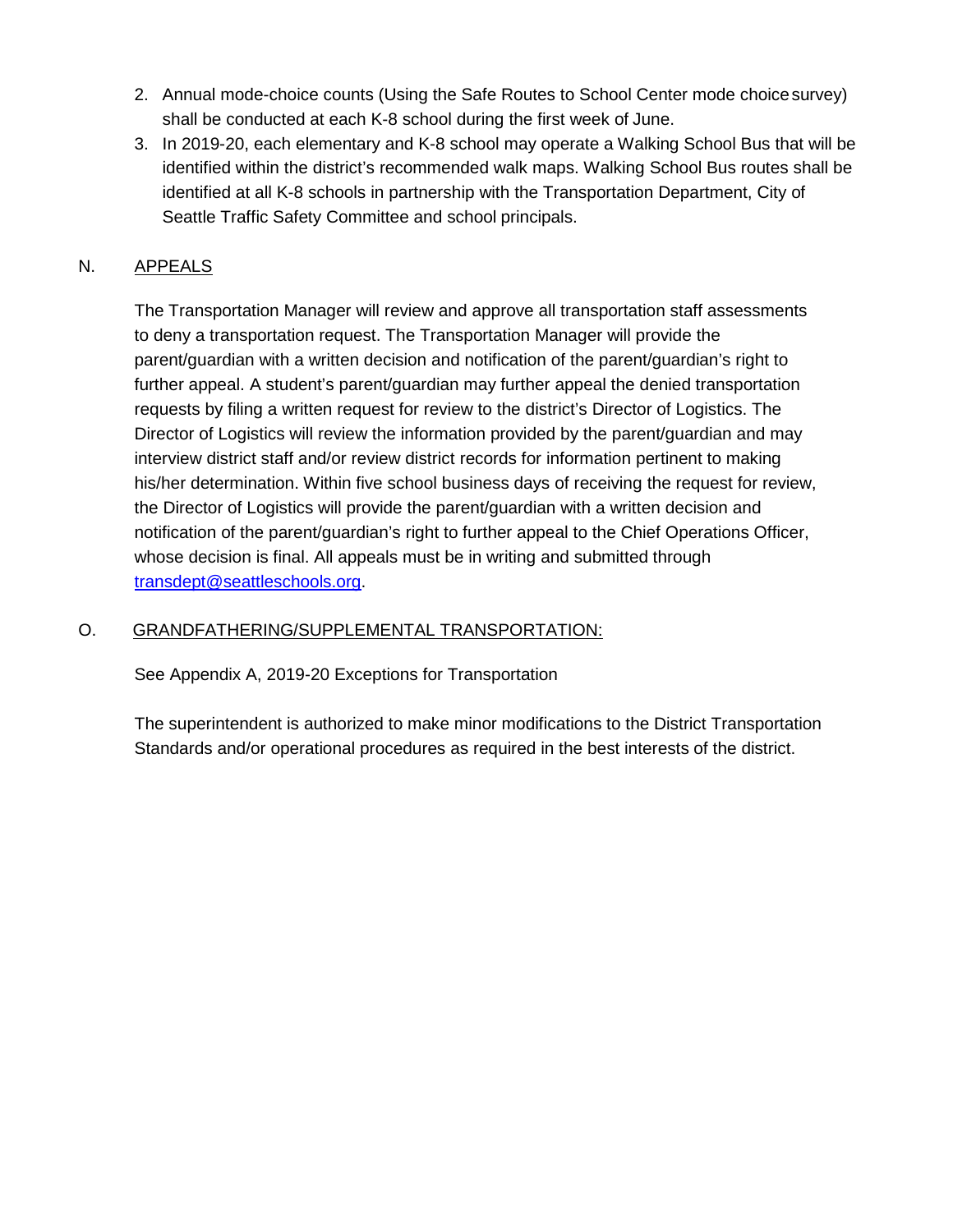APPENDIX A

### TRANSPORTATION OUTSIDE OF BASIC ELIGIBILITY:

- 1. All South Lake students receive ORCA cards regardless of eligibilitystandards.
- 2. All Interagency students receive ORCA cards regardless of eligibilitystandards.
- 3. All NOVA students receive ORCA cards regardless of eligibility standards.
- 4. Cascade Parent Partnership Program students receive ORCA cards as an exception to Transportation service standards.
	- a. Cards are provided to the program for distribution, possibly given to kindergarten through fifth grades.
- 5. Skill Center students receive ORCA cards regardless of Service Standards.
	- a. The program sends a list and all students are assigned cards.
- 6. Middle School Students (other than those that attend Aki Kurose or Jane Addams) who live more than 1.5 miles but less than 2 miles from their attendance area school receive ORCA cards as an exception to normal Middle School eligibility standards.
- 7. Aki Kurose Middle School students are provided yellow bus transportation if they reside more than 1 mile from the school, as an exception to normal Middle School eligibilitystandards.
- 8. Jane Addams Middle School students are provided yellow bus transportation if they reside more than 1.5 miles from the school, as an exception to normal Middle School eligibility standards.

SUPPLEMENTAL SERVICE:

- 1. Chief Sealth students residing in the South Park neighborhood receive district arranged transportation service in addition to ORCA cards.
- 2. Ingraham students residing in the SW portion of the Ingraham attendance area, west of 15<sup>th</sup> Avenue NW, shall receive district arranged transportation service to school. ORCA cards shall be provided for afternoon transportation requirements.
- 3. Ingraham students residing outside the Ingraham attendance area may receive supplemental district arranged transportation to augment ORCA cards as required.
- 4. Madison Middle School students may receive supplemental district arranged transportation to augment ORCA cards as required for transportation to and from the Denny service area due to the lack of available Metro service.